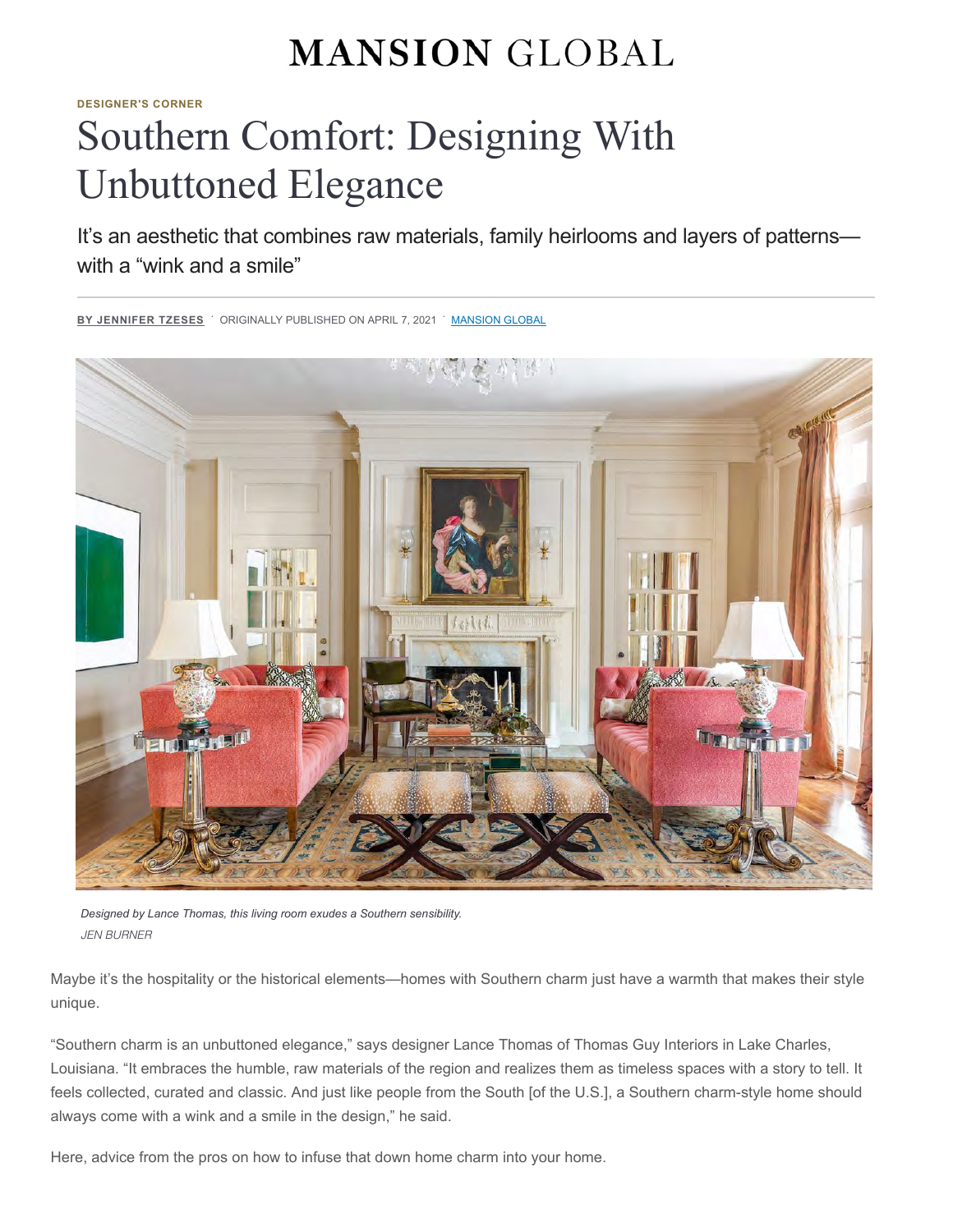#### **Create a Warm Welcome**

"Southern charm is a sense of style that instantly makes a guest feel warm, welcomed and a friend of the family. This feeling is invoked by incorporating family heirlooms and antiques, complimenting the friendly hospitality of the host or hostess, of course.

"When selecting furniture and upholstery, look for classic lines and traditional finishes. Antique dealers are the best place to find pieces that will lend your rooms that sense of the past that we southerners love.

"There aren't hard and fast rules to a Southern color palette. Most have lots of color and lean toward a more muddied or historic color palette, such as the Williamsburg paint collection for Benjamin Moore.

"When selecting fabric for window treatments and upholstery, layer a mix of large-scale florals with mini prints. We gravitate toward textiles with floral vines and lighten the mood with an airy mini toss pillow paired with a wool plaid. Needlepoint pillows are an easy way to give a nod to the past.

"When designing a Southern porch space, I prefer to add charm through plants and natural elements. A porch swing is the ultimate in charm. If you have a covered porch then a blue ceiling is also a must."



Designer Eric Ross believes adding old-world details like this Apple Blossom pillow by Michaelian Home makes all the difference. Michaelian Home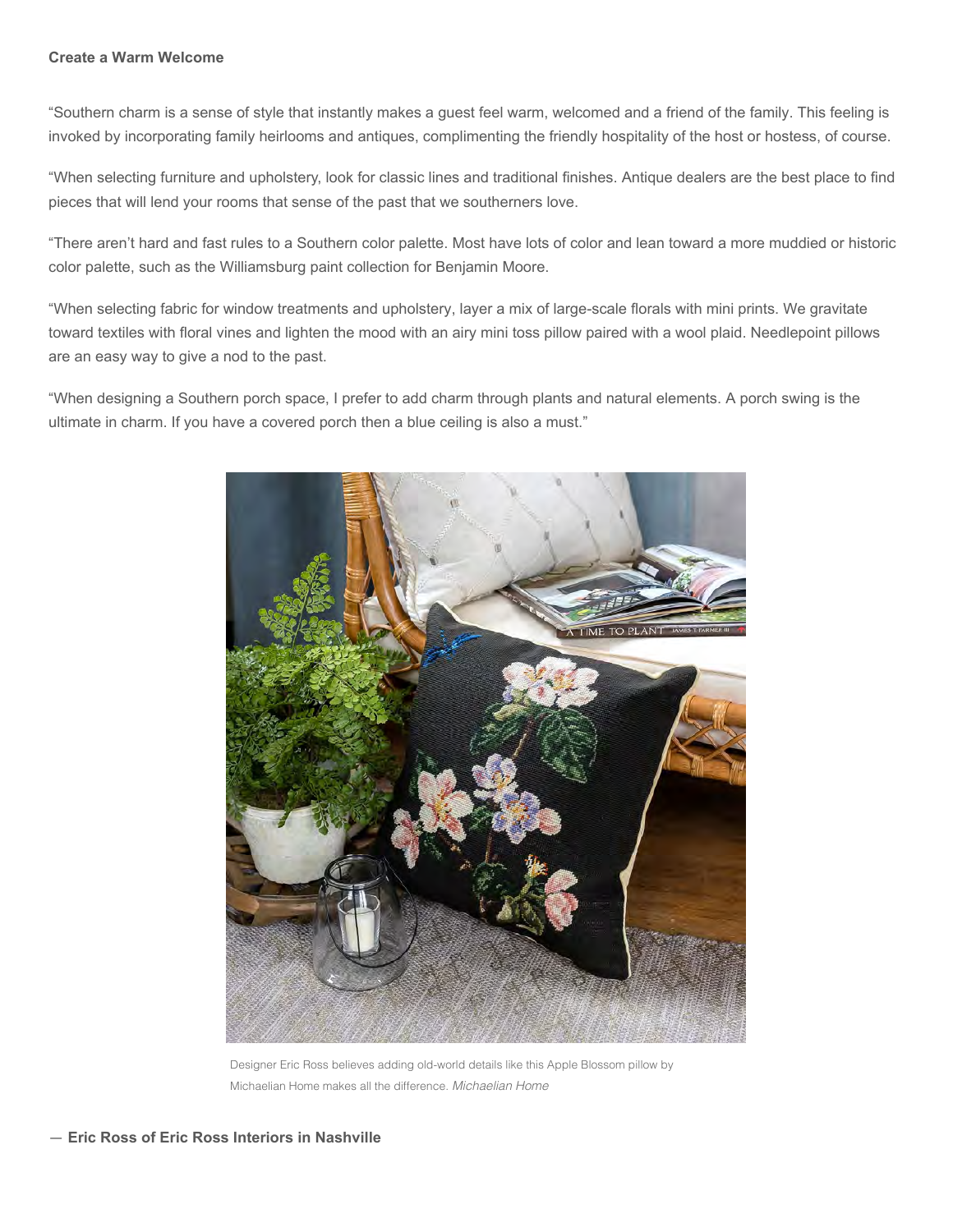### **Color Your World**

"A Southern-style home should have color. A soft, pale palette that meanders through the entire spectrum of color. Floral pinks, green, blues and yellows are reflective of the natural landscape and culture of the South.

"Fabric and prints are my favorite part of Southern design. Unassuming textiles like linen and cotton come to life with old soul patterns like plaids, toiles, seersucker and florals. Mix them, and layer them; the more the merrier. Vary the scale of each to help blend the pattern story.

"Heirlooms and hand-me-downs are essential to Southern design. These are the pieces that have a story to tell. The dents, dings and scratches are appreciated and valued. They maintain a sense of humility and imperfection that contrasts beautifully with a pristine tailored sofa for example.

"Furniture should come from natural materials like oak, walnut and pine with a proud attention to craftsmanship—artisanal without being overworked. The overall style is simultaneously relaxed and put together, poised but not perfect.

"An outdoor space is equally as important as the interior. The pride a Southerner has for their formal garden is unmatched and makes for enviable spaces. You simply can't do a Southern front porch without a rocking chair and a table large enough to fit a large plate of pimento cheese sandwiches and a pitcher of tea."

### **— Lance Thomas of Thomas Guy Interiors in Lake Charles, Louisiana**

#### **Look to Tradition**

"Fragrance, light and color are the first things that strike you and help to define Southern charm. Homes tend to be very open with the light streaming through. Color takes its cue from nature, particularly flowers, and is reflected in paint, such as peach, salmon, pale pink, light rose and light blue, and in floral fabrics done in chintz and fretwork and wallcoverings.

"Look to Queen Anne-style, Georgian and early American furnishings with an appreciation for solid wood, particularly in dining rooms. Colonial style, Queen Anne walnut tables, cabinets of mahogany and wood-paneled walls are frequent details.

"We have worked on homes throughout the south from Savannah estates to the home of former President Jimmy Carter and First Lady Rosalynn Carter in Plains, Georgia, and what they all share is a colorful palette that makes even very formal interiors feel more casual and lived in.

"Outdoor spaces are livable year-round. I paint most ceilings inside a soft aqua blue, called Carleton Blue from our collection with Fine Paints of Europe. Wicker furniture is also commonly used."